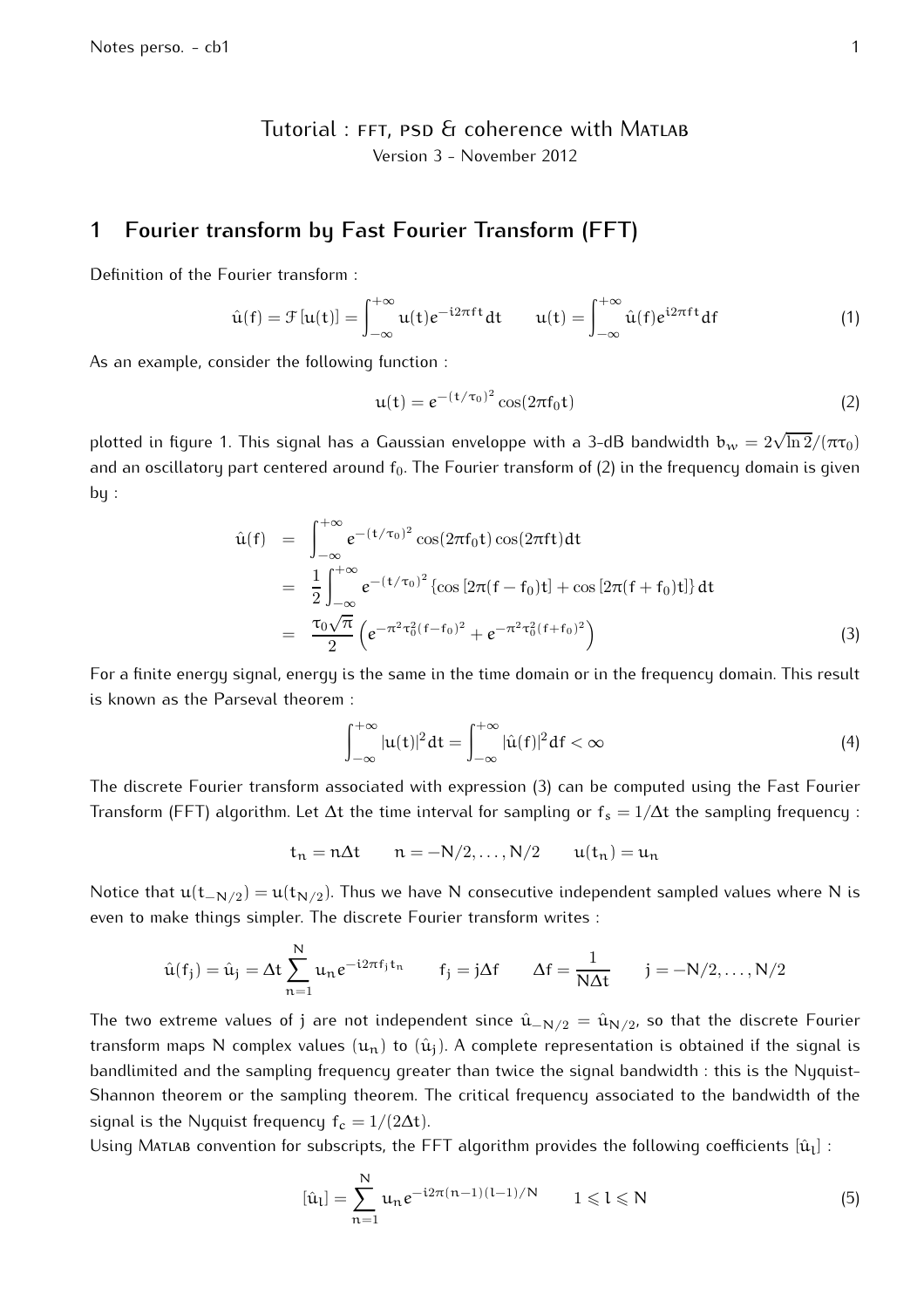

FIGURE 1 – (a) signal  $u(t)$  defined by expression (2) with  $f_0 = 500$  Hz and a bandwidth  $b_w = 100$  Hz. (b) the same signal rearranged in the time domain.



FIGURE 2 – Fourier transform  $\hat{u}(f)$  of  $u(t)$ : real part in blue solid line, imaginary part in red dashed line and analytical solution in dashed line.

A specific storage arrangement is used with this algorithm. The first part of the vector  $[\hat{\mathfrak{u}}_l]$  is associated with positive frequencies, that is index  $\sf l=1$  to  $\sf N/2+1$  corresponds to frequencies  ${\sf f}_\texttt{j}$  for  $\sf j=0,\ldots,N/2$ , and the second part is associated with negative frequencies, *i.e.*  $l = N/2 + 1$  to  $N$  corresponds to  $f_j$  for  $j = -N/2, \ldots, -1.$ 

As illustration, figure 1 displays the signal  $u(t)$  and the same signal to use the fft algorithm. The Fourier transform is reported in figure 2 and the Matlab script is given table 1.

## **2 Power Spectrum Estimation**

An estimation of the power spectral density  $S_{uu}$  is usually defined from the mean squared amplitude of the signal for a stationary random process :

$$
\overline{u^2} = \lim_{T \to \infty} \frac{1}{T} \int_0^T u^2(t) dt = \int_{-\infty}^{+\infty} S_{uu}(f) df
$$

By noting  $u(t, T) = u(t)$  for  $0 \leq t \leq T$  and  $u(t, T) = 0$  otherwise,

$$
\lim_{T \to \infty} \frac{1}{T} \int_{-\infty}^{+\infty} |\hat{u}(f,T)|^2 df = \int_{-\infty}^{+\infty} S_{uu}(f) df
$$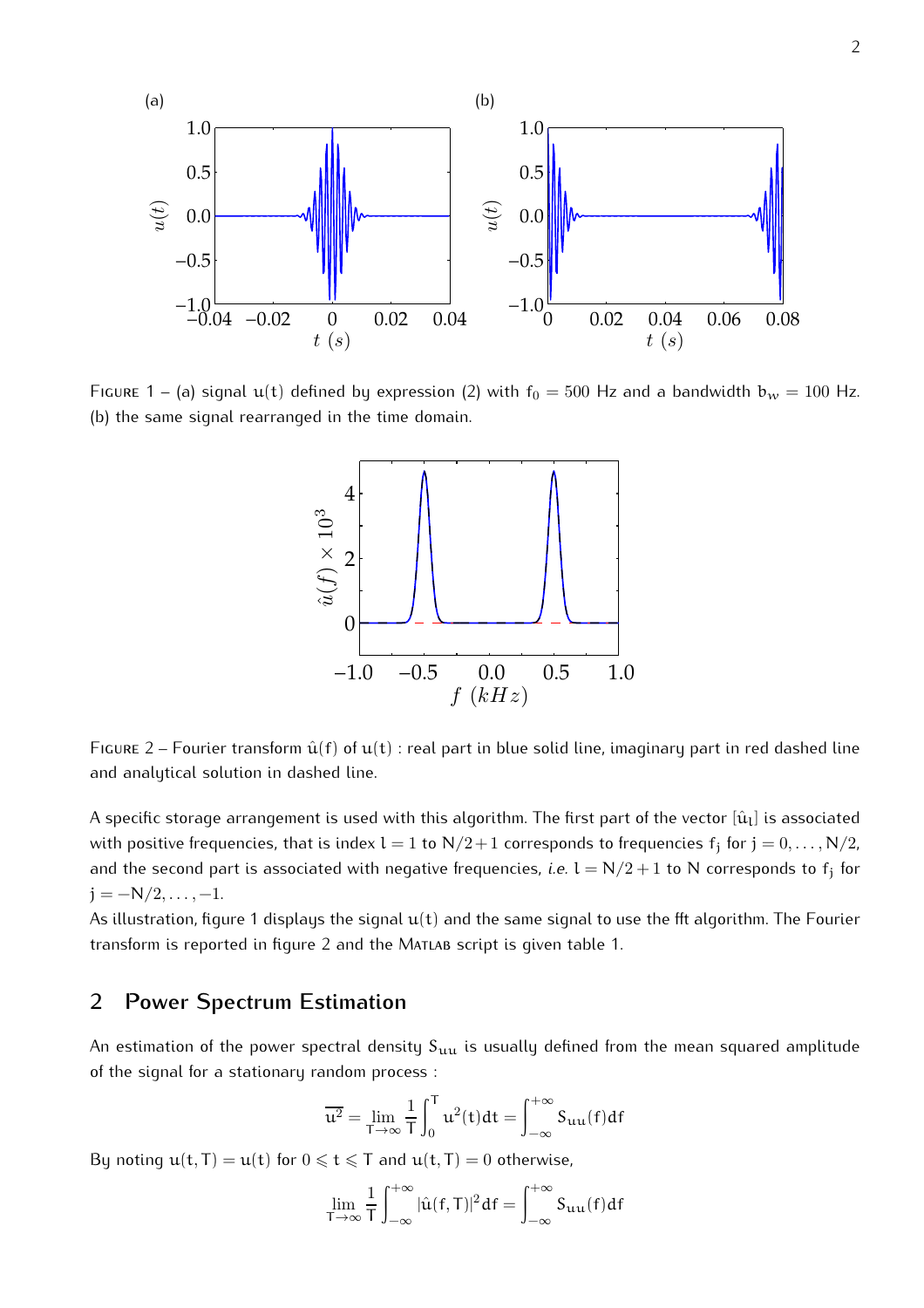

Figure 3 – Left : mean squared coherence function  $\gamma^2$  ; right : autocorrelation function. See Matlab script page 6.

and thus by identification, the Power Spectral Density (PSD) is given by,

$$
S_{\mathbf{u}\mathbf{u}}(f)=\lim_{T\rightarrow\infty}E\left[\frac{|\hat{u}(f)|^2}{T}\right]
$$

where E is the expectation. Usually, a one-sided spectrum is defined for positive frequencies  $0 \leqslant f_i \leqslant f_c$ , and the Power Spectral Density (PSD) is estimated by the expression :

$$
S_{uu}(f_j) = \frac{2}{T} E \{ |\hat{u}_j|^2 \} = \frac{2\Delta t}{N} E \{ |[\hat{u}_l]|^2 \} \qquad j = 0, ..., N/2 \quad \text{or} \quad l = 1, ..., N/2 + 1. \tag{6}
$$

where T  $=$  N $\Delta$ t is the observation interval and where the coefficients  $[\hat{\mathfrak{u}}_ \iota]$  are directly provided by the FFT, see equation (5). There are three basic approaches, namely, periodogram, Bartlett and Welch, to compute the PSD. Several scripts are given as illustration in table 2. Note that no windowing is used in the present example.

## **3 Coherence function**

The cross-correlation of two functions  $u$  and  $v$  can be estimated by :

$$
R_{uv}(\tau) = E[u(t)v^*(t-\tau)] \simeq \frac{1}{T} \int_0^T u(t)v^*(t-\tau)dt
$$
\n(7)

The cross-correlation theorem states that  $\mathcal{F}[R_{uv}(\tau)] = S_{uv}(f)$ , and this result is known as the Wiener-Khinchin theorem for  $u = v$ . As a consequence, the previous expression (6) is recovered for the one-side spectrum :

$$
S_{uu}(f_i) = \frac{2}{T}\hat{u}(f_j)\hat{u}^*(f_j) = \frac{2}{T}|\hat{u}_j|^2 = \frac{2\Delta t}{N} |[\hat{u}_l]|^2
$$

with  $j = 0, \ldots, N/2$  or  $l = 1, \ldots, N/2 + 1$ . The coherence function may be defined as :

$$
\gamma_{uv}(f) = \frac{S_{uv}}{\sqrt{S_{uu}}\sqrt{S_{vv}}} \qquad \text{or} \qquad \gamma_{uv}^2(f) = \frac{|S_{uv}|^2}{S_{uu} S_{vv}} \tag{8}
$$

An example of coherence function is displayed in figure (3), and the corresponding script is given in table 3.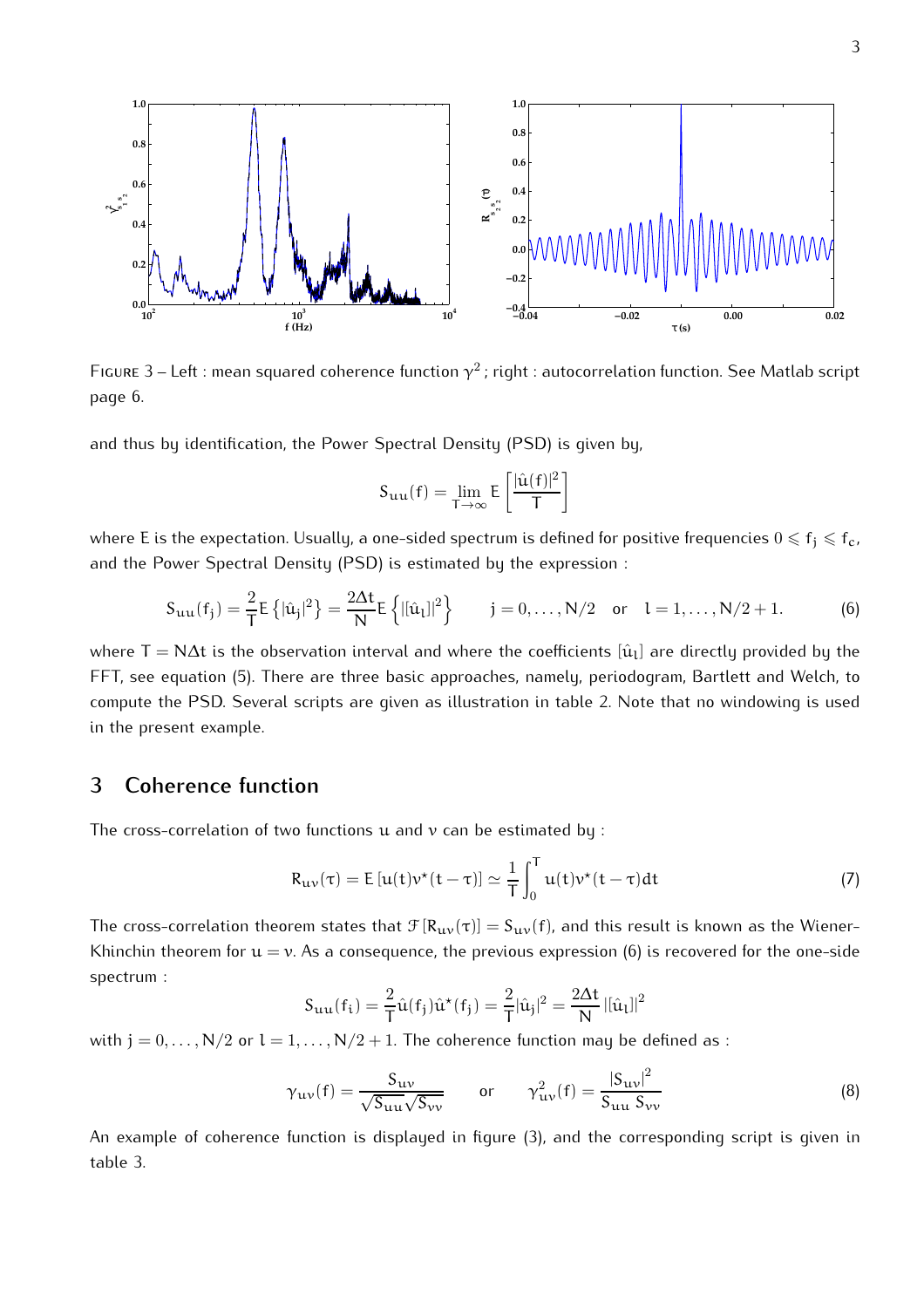```
%.. Personal Matlab setup
close all;
colordef none;
whitebg('w');
set(0,'defaulttextinterpreter','latex')
%.. Even number of points for the Fourier transform
nfft = 256;
nf = nfft/2;
%.. signal s
tm = Iinspace(-0.04, 0.04, nfft+1);t = tm(1:nfft);dt = t(2)-t(1);
fs = 1./dt;f0 = 500Bw = 100;tau = 2.*sqrt(log(2.)) / (pi*Bw);s = exp(-(t/tau).^2) .* cos(2*pi*f0*t);%.. Analytical Fourier transform
df = 1/(nfft*dt);f = -nf * df : df : nf * df;tfs_ref = tau*sqrt(pi)/2. * (exp(-pi^2*tau^2*(f-f0).^2) + exp(-pi^2*tau^2*(f+f0).^2));%.. Fourier transform using fftshift
t1 = 0:dt:(nfft-1)*dt;s1 = fftshift(s);fs1 = 0:df:nf*df;tfs1\_coef = fft(s1);\text{tfs1} = \text{tfs1} \text{\text{-}coeff} * \text{dt};%.. Spectrum
fs = -nf * df : df : (nf-1) * df;\text{tfs} = \text{fftshift}(\text{tfs1});figure(1):
axes('units','centimeters','position',[2. 2. 6. 4.5]);
plot(t,s,'-b','linewidth',1);
set(gca,'ylim',[-1 1],'ytick',[-1:0.5:1],'yticklabel',['-1.0';'-0.5';' 0.0';' 0.5';' 1.0']);
xlabel('$t~(s)$');
ylabel('$u(t)$');axes('units','centimeters','position',[10.5 2. 6. 4.5]);
plot(t1,s1,'-b','linewidth',1);
set(gca,'ylim',[-1 1],'ytick',[-1:0.5:1],'yticklabel',['-1.0';'-0.5';' 0.0';' 0.5';' 1.0']);
xlabel(' <math>t^*(s)</math>);
ylabel('$u(t)$');
figure(3);
axes('units','centimeters','position',[2. 2. 6. 4.5]);
plot(fs/1000,real(tfs)*1000,'b','linewidth',1);
hold on;
plot(fs/1000,imag(tfs)*1000,'r--');
plot(f/1000,tfs_ref*1000,'--k');
xlabel(' <math>f^*(kHz)</math> );
vlabel('\hat u(f) \times 10^3$');
set(gca,'xlim',[-1000 1000]/1000,'xtick',[-1000:250:1000]/1000, ...
     'xticklabel',['-1.0';' ';'-0.5';' ';' 0.0';' ';' 0.5';' ';' 1.0']);
set(gca,'ylim',[-1 5],'ytick',[-1:1:5],'yticklabel',[' ';'0';' ';'2';' ';'4';' ']);
```
Table 1 – Matlab script for computing a Fourier transform by fft.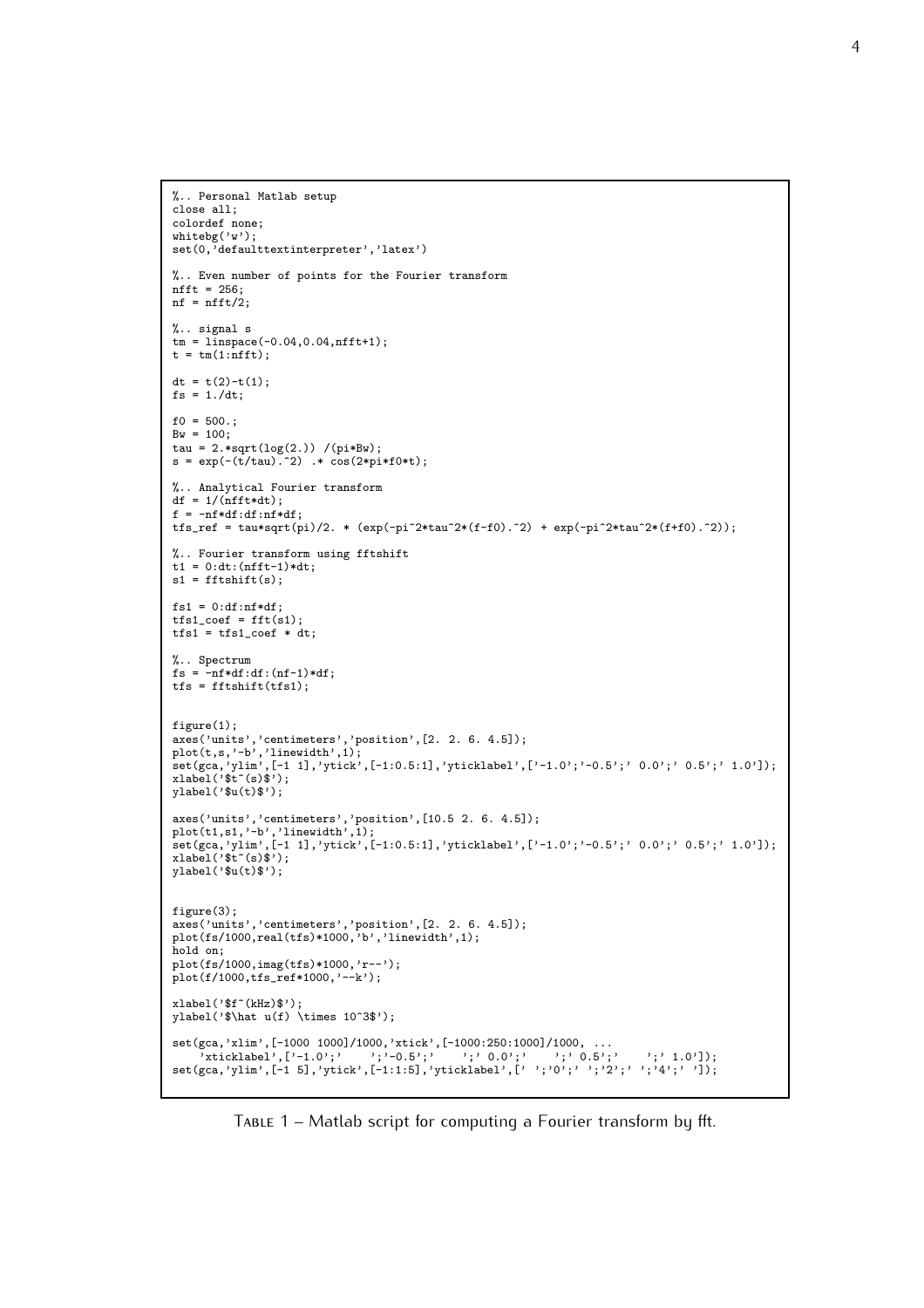```
%.. number of points for the Fourier transform
\begin{aligned}\n\text{mft} &= 512; \n\end{aligned}nf = nfft/2;%.. signal
tm = linspace(-0.02,0.02,nfft+1);
t = tm(1:nfft);dt = t(2)-t(1);
fs = 1./dt;
f0 = 500.;
Bw = 100;tau = 2.*sqrt(log(2.)) / (pi*Bw);s = exp(-(t/tau).^2) .* cos(2*pi*f0*t);%.. Analytical Fourier transform
df = 1/(nfft*dt);f = -nf * df : df : nf * df;tfs_ref = tau*sqrt(pi)/2. * (exp(-pi^2*tau^2*(f-f0).^2) + exp(-pi^2*tau^2*(f+f0).^2));
%.. Total power of the signal (must be the same value)
Es = \text{trapz}(t, s.^2);Etfs_ref = trapz(f,tfs_ref.^2);
Lt = nfft*dt;
disp(['Mean squared amplitude (Parseval) -- Es = ',num2str(Es/Lt),' Etfs = ',num2str(Etfs_ref/Lt)]);
%.. Fourier transform (through fftshift here to avoid any phase shift)
t1 = 0:dt:(nfft-1)*dt;
s1 = fftshift(s);tfs1\_coef = fft(s1);tfs1 = tfs1\_coef * dt;fs1 = 0:df:nf*df;%.. Power Spectral Density (I)
PSDs = 2.*dt/nfft * abs(tfs1\_coef(1:nf+1)). ^2;
PSDs_int = trapz(fs1,PSDs);
disp(['PSD - home made E = ', num2str(PSDs_info)]);
%.. Power spectral density (II)
w = \text{ones}(\text{nfft}, 1);[PSD1 f1] = periodogram(s,w,nfft,1./dt);
PSD1_int = trapz(f1, PSD1);
disp(['PSD - periodogram E = ', num2str(PSD1-int)]);
%.. Power spectral density (III)
w = \text{ones}(\text{nfft}, 1);noverlap = 0;[PSD2 f2] = pwelch(s,w,noverlap,nfft,1./dt);
PSD2_int = trapz(f2,PSD2);disp(['PSD - Welch \t E = ', num2str(PSD2-int));
```
Table 2 – Matlab script for computing a PSD (example with a finite energy signal).